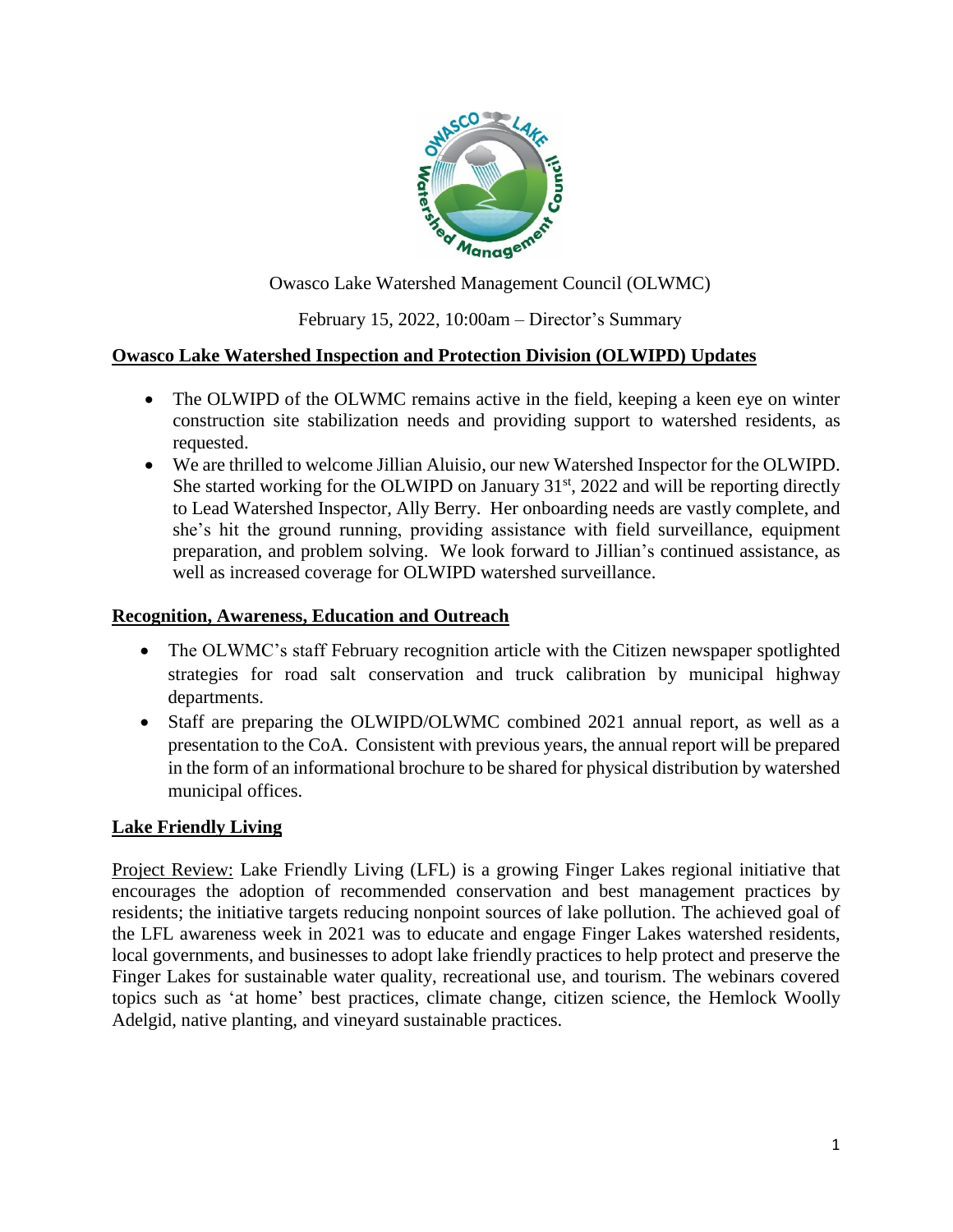Project Updates:

- 1. The LFL Coalition of the Finger Lakes is underway with planning and preparation for its spring 2022 awareness webinar series that will focus on the intersection of water quality protection and climate smart programming. Information about the 2022 LFL webinar series will be forthcoming.
- 2. This year, the group has facilitated onboarding Conesus and Keuka Lake watershed organizations, as new members to help advance the common Finger Lakes Region messaging campaign.
- 3. The OLWMC and Owasco Watershed Lake Association (OWLA) are working towards finalizing the installation of LFL signage on existing Tributary Adoption and Identification Pilot Program (TAIPP) sign posts throughout the watershed.

## **Hyfi Watercourse Level Sensors**

### Project Review:

OLWMC staff have installed, and maintain, 15 watercourse level sensors throughout the watershed, targeting locations that align with modeling sites for the Nine Key Element (9E) watershed plan's Soil and Water Assessment Tool (SWAT) model. The sensors are used for guiding flood and asset management, as well as for flow monitoring. With project support from OLWMC staff, OWLA's 2021 sediment and nutrient sampling program aligned with sensor locations. A project goal was to provide invaluable constituent loading information for continued calibration of the SWAT model using level (and thereby estimated discharge) information, as well as suspended solids and nutrient concentration data. OWLA completed the fall sampling program and associated project data was shared with the Cayuga County Planning Department for continued calibration of the SWAT model.

Hyfi has completed their development of correlation and regression analysis for the relationships between the watercourse level sensors and conventional USGS stream gauging. A highly significant relationship between long-term data sets helps make the case for continued use and funding of the more spatially robust watershed watercourse level sensors.

### Project Updates:

- 1. On February 2, 2022, OLWMC staff modified the Hyfi watercourse level sensor at Dutch Hollow Brook by swapping the sensor and elongating the structural arm supporting the new sensor. The objective of that work was to prevent perceived bridge deck signal interference at that location.
- 2. We were informed that there may be an opportunity to install additional sensors at priority locations within the watershed.

### **Watershed Partner Collaboration- Project Updates**

 The OLWMC awaits guidance and project funding opportunities from NYS based on the completion and approval of Cayuga County's Nine Element (9E) Watershed Plan for Owasco Lake.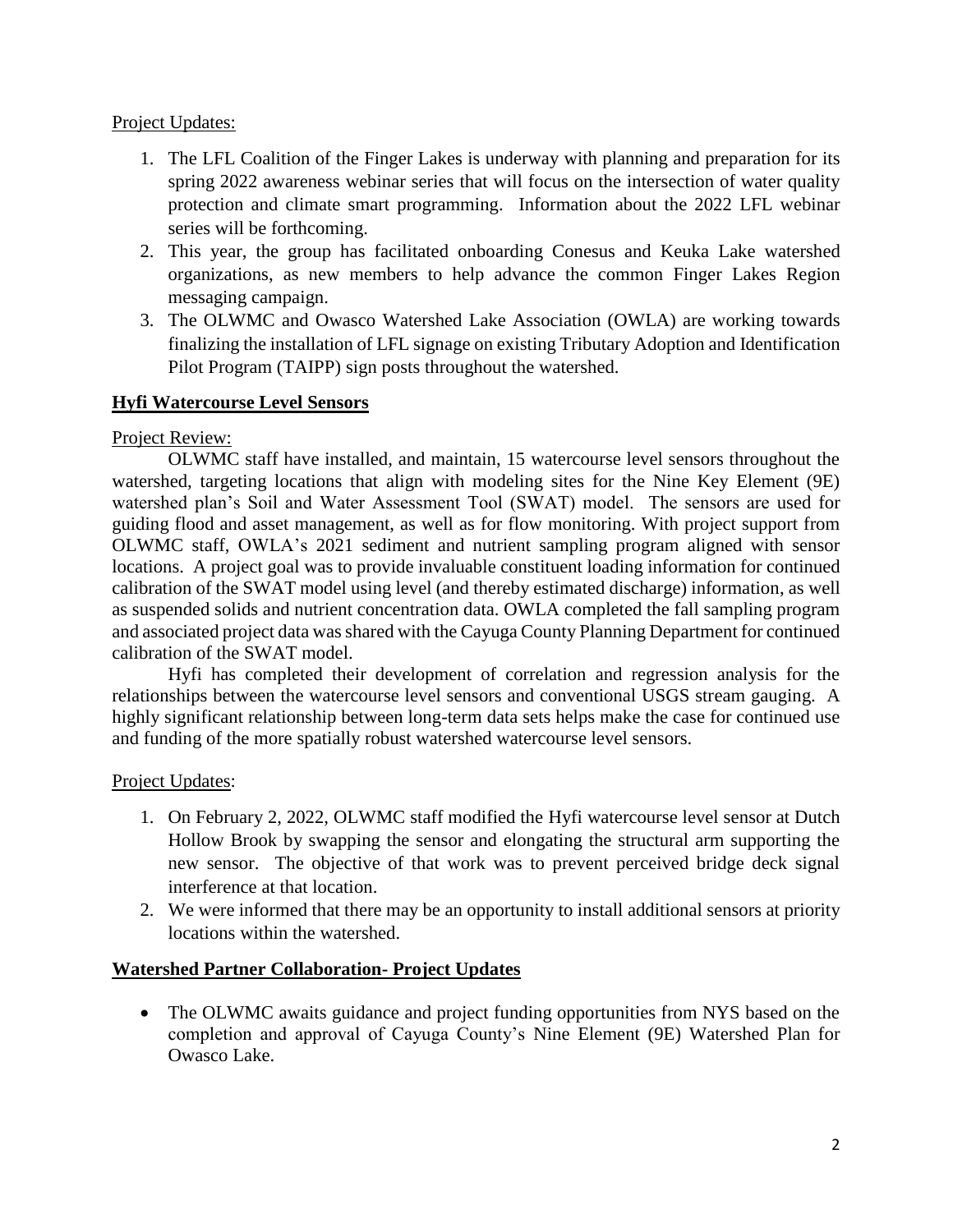- The OLWMC offers partnership and support for the City of Auburn's NYS-awarded Drinking Water Source Protection Program (DWSP2). The working group is identifying objectives and considering calculating 9E Watershed Plan project cost estimates to prepare for associated grant proposals. We look forward to relevant data outcomes that will support forthcoming grants and projects implementation. The next group meeting for this planning project is scheduled for February 17, 2022.
- The OLWMC continues to work towards a transfer of ownership of a  $\sim$ 160-acre priority parcel in Sempronius from The Nature Conservancy to the OLWMC that will advance the council's position as a land conservation steward within the watershed.
- OLWMC staff are coordinating with the State University of New York Environmental Science and Forestry (SUNY ESF) on a collaborative willow planting project at the OLWMC's nursery in the Town of Owasco with the intent that the nursery will act as a long-term source of willow canes for the installation of future riparian buffers within the watershed. This project may also host an opportunity for a student undergraduate internship and/or capstone project.
- The OWLA-coordinated, and OLWMC-sponsored, annual Bob Brower Scientific Symposium will be held remotely via Zoom Saturday, March 19<sup>th</sup> 2022. The symposium will spotlight the following presenters and topics:
	- 1. John Halfman, PhD Status of Owasco Lake
	- 2. Dan Kelting, PhD Salinization of Adirondack Waters by Road Salt: A Statewide Issue
	- 3. Toneya McIntosh and Dr John Pickering Our Owasco: Using Behavioral Science to Protect Owasco Lake
	- 4. Seth Jensen Lake Water Level Management Owasco Lake
	- 5. Carri Marschner Hemlock Management in the Owasco Lake Watershed: Short and Long Term Solutions

# **NYS Regional Partnership, Related Projects Status, and Responses to Public Comment Periods**

- On January 31, 2022, local watershed partners convened with Region 7 New York State Department of Environmental Conservation (NYSDEC) for our semi-annual meeting. Meeting topics included, but were not limited to, local and state regulatory synergies, progress on collaborative watershed and lake planning projects, flood management, and outlooks for watershed and lake monitoring for the 2022 field season.
- We understand that the NYS committee charged with reviewing community consensus Owasco Lake watershed rules and regulations is nearly complete with their process, and the NYSDOH will transmit their response and recommendations in the near term.
- The City of Auburn City Council and Cayuga Water Quality Management Agency resolved to request the NYSDEC position Owasco Lake on the 303(d) list as threatened. Separately, OWLA and the OLWMC prepared and submitted commensurate response letters during the comment period.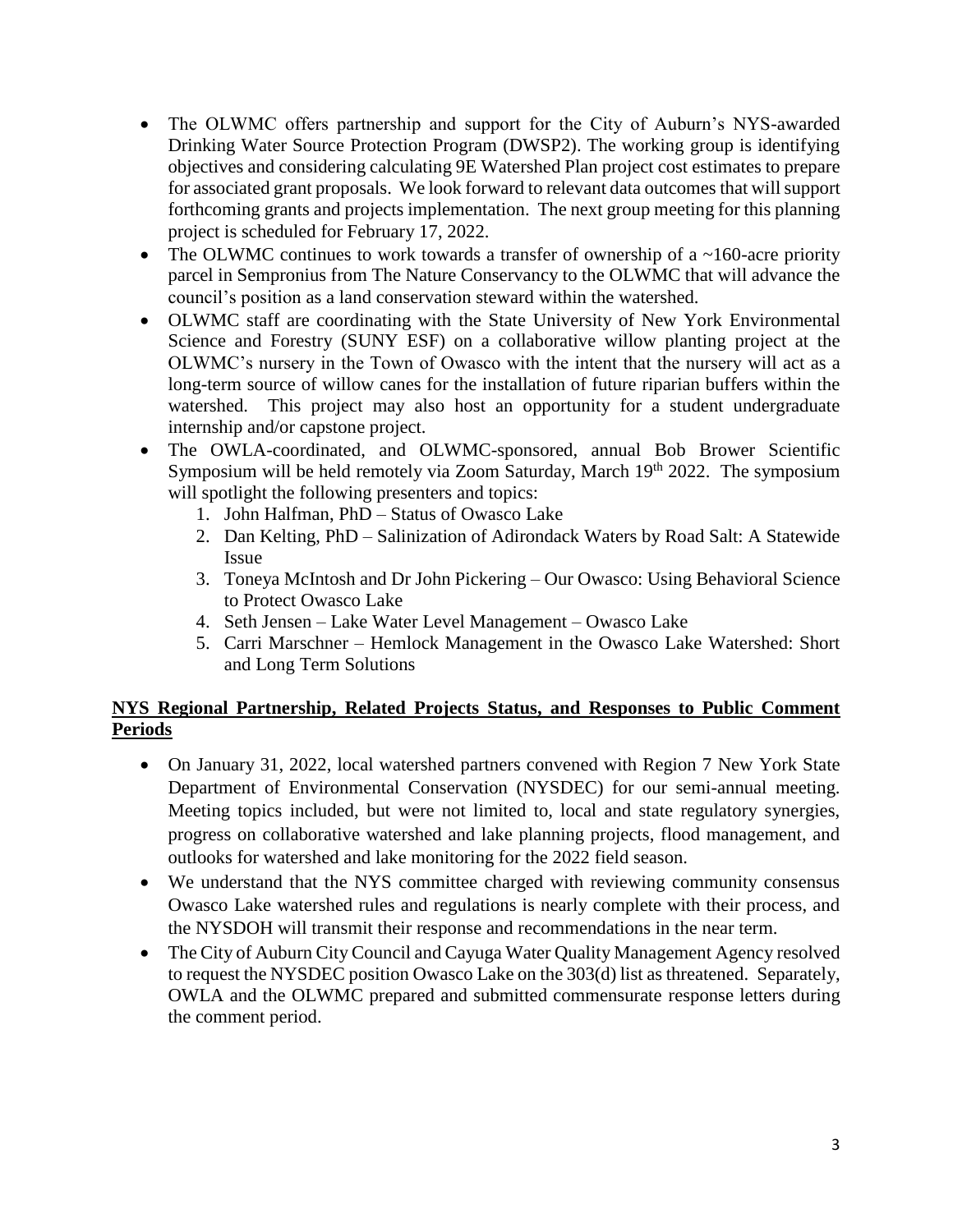### **Grants and Programs**

• GLRI Conservation Kick Project

Project Review: In partnership, the Cayuga County Soil and Water Conservation District (CCSWCD) assisted a watershed farm land owner to finalize their application for the installation of a water and sediment control basin (WASCOB). The project will be funded, in part, by the Great Lakes Restoration Initiative (GLRI) Conservation Kick Program. The City of Auburn invested the required cost share for the grant award to be administered through the OLWMC, demonstrating the city's commitment towards supporting conservation advancements for local agriculture. *17,258 'water quality credits' will be generated by the practice installation. This reflects an estimated 17,721 pounds of nitrogen and 1,262.5 pounds of total phosphorus reductions over the course of the project period.* Based on the Great Lakes Commission's upfront analysis, and relative to all other Conservation Kick projects planned across the Great Lakes Basin, the CCSWCD/OLWMC project will result in the greatest nutrient reduction outcomes.

Project Update: Project partners continue to finalize contract details for the GLC Conservation Kick program.

• Partnership with Crystal Creek Organics

Project Update: On February 4<sup>th</sup>, the OLWMC offered its endorsement of a small grant proposal composed by Crystal Creek Organics to continue testing efficiencies, nutrient removals, and byproducts from its manure phosphorus removal technology. Crystal Creek Organics' operation, positioned at Spruce Haven Farms within the Owasco Lake watershed, has processed nearly 500,000 gallons of manure over the last several years.

• NRCS RCPP

Project Update: The OLWMC will plan to submit a revised project proposal through the Natural Resources Conservation Service Regional Conservation Partnership Program (NRCS RCPP). We are retooling last year's NRCS RCPP proposal, according to review comments, to request federal funding intended to help build upon the CCSWCDs' exemplary work towards conservation farm planning and BMP implementation within the Owasco Lake watershed. The proposed project would help build local capacity for certified farm planning within the watershed, a prospect intended to increase efficiencies for local agriculture to benefit both farmers and watershed conservation.

### **DEC Grant Solicitations for Review and Consideration**

- Community Forest Conservation Grant Program
	- o Municipality eligible: DEC announces a new Community Forest Conservation Grant Program. \$1 million in grant funds will be available to municipalities for forest land acquisition to establish community forests. The grant program's goal is to assist communities in the conservation of local forests to create opportunities for public access, help protect natural areas from development, and encourage sustainable management of forested lands. Applicants will be able to request \$50,000 to \$300,000 and must provide a 10 percent cash match of the grant amount requested. This is a reimbursement grant and costs eligible for reimbursement will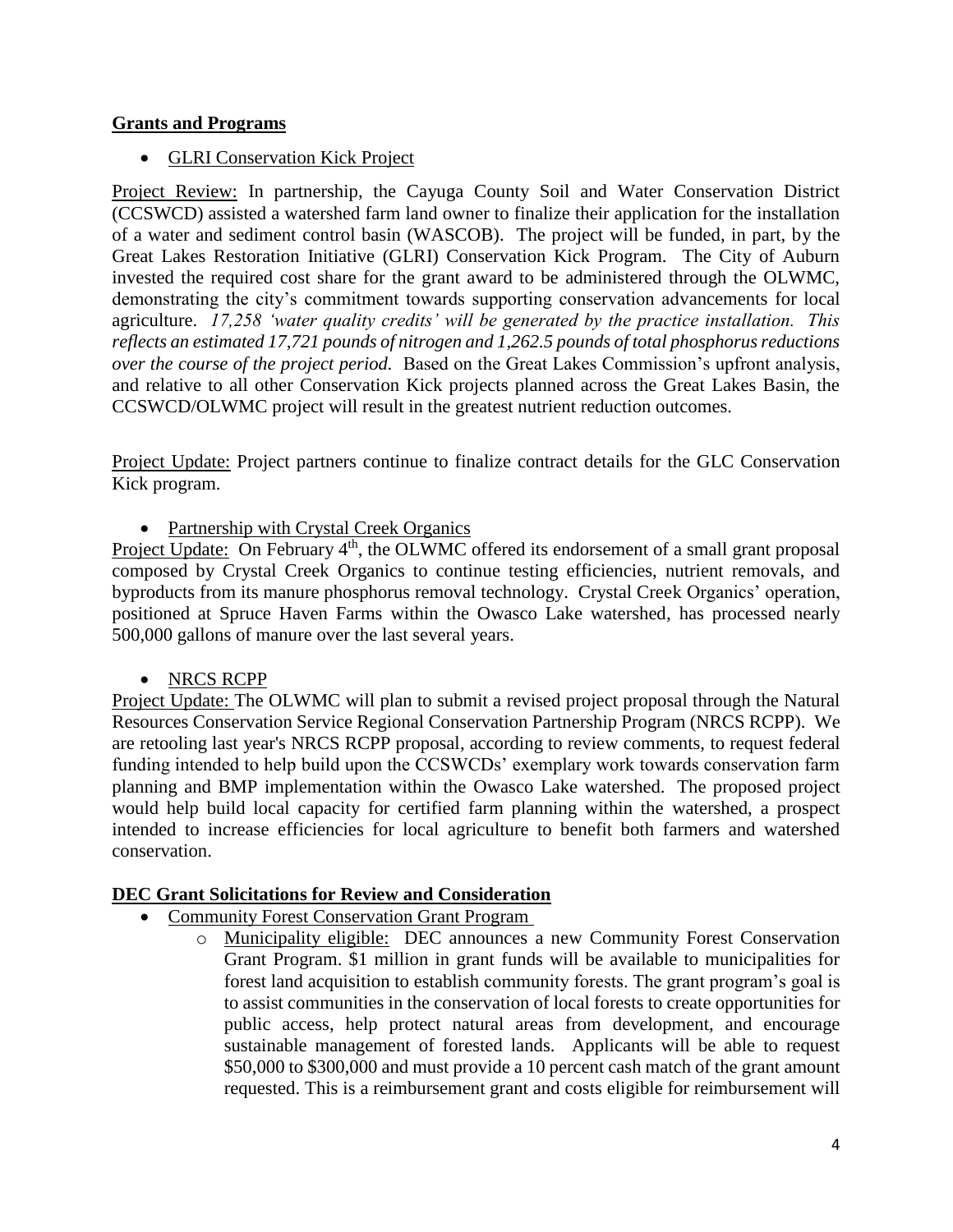include, but are not limited to, purchase price, appraisal, survey, title search, tax service, recording fees, and attorney fees. Properties to be acquired must be 10 or more contiguous acres in size, have forests on at least 75 percent of the acreage, be accessible to the public, and provide public benefits such as recreation opportunities, flood mitigation, wildlife habitat, clean water, and forest products. Applications are due **2 p.m. on Wednesday, April 13**, **2022**. The application and additional information are available on the department's website at: https://www.dec.ny.gov/lands/124345.html

- o Soil and Water Conservation District Eligible: Two grant opportunities (Climate Resilient Farming and Agricultural Non-Point Source Pollution Abatement and Control Program) are now available to help farmers protect soil and water quality. The state's county soil and water conservation districts can apply on behalf of farmers for this competitive grant program.
	- \$21 million will be provided through Climate Resilient Farming (CRF) Grant Program & Agricultural Non-Point Source Abatement and Control (Ag Nonpoint) Program. Applications due March 28 and May 2. Governor's State of the State proposes increases in funding for CRF & Ag Nonpoint programs in this year's executive budget.
	- Agricultural Non-Point Source Pollution Abatement and Control Program. In addition to the Climate Resilient Farming Grant Program funding, an additional \$13 million is available to support agricultural water quality conservation projects across the state through round 28 of the Agricultural Nonpoint Source Abatement and Control Program. The state's county soil and water conservation districts can apply on behalf of farmers for this competitive grant program, which is also funded through the New York State Environmental Protection Fund.

**Project proposals are due at 4:30 p.m. May 2.** The application and additional information are available on the department's website at: https://agriculture.ny.gov/funding-opportunities

#### **Buy-In**

• The OLWMC continues to encourage participation and directorship from the remaining towns within the watershed that have yet to join to help direct project initiatives. They include the Towns of Venice, Sempronius, Groton, Genoa, Dryden, Skaneateles, and Lansing; we continue to encourage the Board of Directors to reach out to representatives from these towns to elicit municipality interest. Over the course of the last month, all remaining municipalities were prompted with a request call, and directorship request letters, template resolutions, and relevant maps were subsequently delivered. The Town of Genoa tabled the topic discussion at their February 9<sup>th</sup> meeting. The Town of Dryden posed a resolution to join at their February 10, 2022 board meeting. Our request for directorship by the Town of Venice was made via a presentation and subsequent discussion at their February 10, 2022 board meeting.